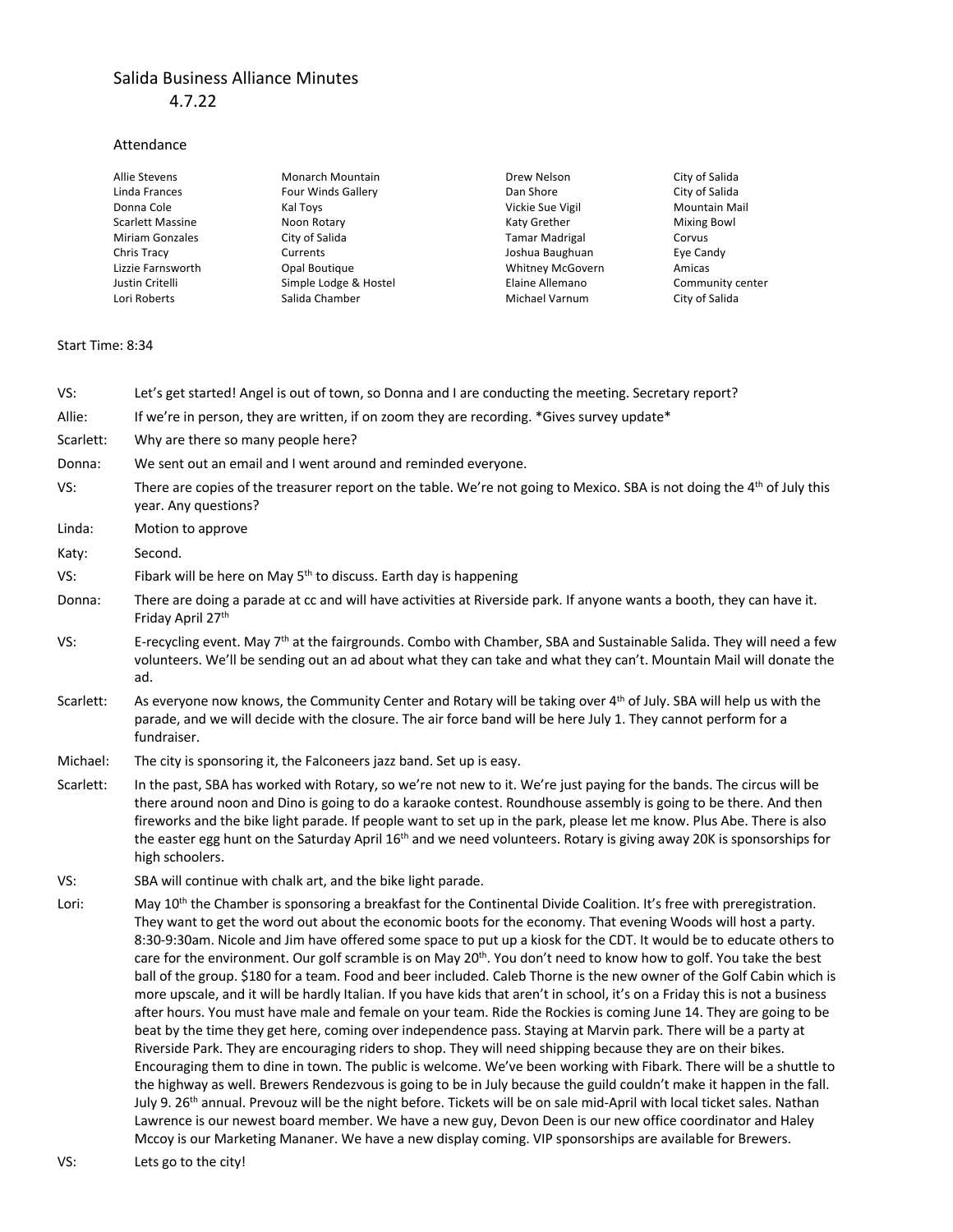## Group intros.

- Drew: The city recently did a community survey. Housing is the biggest concern. I will be on a call with the company that did that survey today. Nothing surprising to anyone. We did ask some question about the F street closure. There was very strong support for the closure from those that took the survey. It's not legal for us to close it with our city council approving it now that the emergency order is over. There are a lot of challenges. There has been talk of closing it after Fibark. There has been feedback of ending it earlier. I did hear from council members about utilization rates. Based on what I could tell from sales tax, there wasn't a ton of revenue change, and it doesn't create issues with traffic and loss of parking. We would need to have moveable barricades. Pride parade is also happening before Fibark. But it would mean that we would need an alternate route for  $4<sup>th</sup>$  of July. Alternatives are not as well attended. We'll look at Sacket and 2<sup>nd</sup>. The folks running the parade would have to figure that out.
- Chris: With the permanent barricades it does create a fire hazard. The only pinch point is in front of Currents. If we need additional space, we can make that happen. Traffic flow on E and G makes it difficult for fire trucks to leave. I think we need a not so permanent barricade. It seems silly to lose out on a month of business for a 3-day carnival. Who do we attract when we put a carnival next to a beer garden? They could move to the other side of the river.
- Drew: Union pacific won't let them go across the river. They hold a lot of cards. There is a strong interest in the community to have the carnival again.
- Whitney: Our business starts to pick up as soon as the weather turn. One more block is closed with the carnival. I'm not sure why this is such a major issue.
- Vs: Let's talk about employment.
- Whitney: If we can set up a week before memorial it's way safer and easier. When the street is closed down, we can breath and it's not so crowded. We get our kids back from college starting end of May and they go away in September. So, it makes staffing easier if it closes earlier.
- Guest: We have a lot that goes out, more businesses are going to get behind it if we know that this will be for a few years. It's getting to be kind of dangerous with how much traffic we are seeing on the sidewalks. I get wanting a carnival, but fibark is not catered to retail. I think it should be closed sooner. We would be disappointed if it wasn't closed.

VS: Maybe down in Marvin park?

- Guest: The road needs to be cleaned up a little better. Outside Bensons things got gross and we need bathrooms.
- Tamar: I think it's great for safety. I'm good with any dates.
- Dan: Regarding the survey. They street closure talked about the closure in general. Do they care when?
- Opal: We have the time to set up before Memorial. Just doing this for fibark?
- Whitney: 12 and under was sad, but I know some people were glad.
- Guest: There are plenty of other ways to make fibark more family friendly.
- Whitney: There are things we could bring up that could be better.
- Vs: Let's see the businesses that would prefer memorial to labor. \*Everyone raised hand\*
- Mark: Fibark thinks that everyone should be excited that they are bringing in all these people and that's not the case. The problem is that we are being grouped into the same demographics. My customers are older and need to park next to the building. But I have seen that the closure has brought a positive vibe. But as a retailer, I worry that the spot in front of my store is being sold to someone else. I don't want someone else there.
- Drew: You will have the right to that spot.
- Mark: I like shorter road closures. By the middle of September its slow. I want to make sure that my elderly customers can get to my store. And the city did do a good job of making that motorcycle parking handicap. As retailer we can take some guilt in taking up space. I'm not opposed to road closures anymore, I was, but now I'm not.
- Drew: The last block is a small number of retailers. Everyone saw increase in revenue, but that block was not as high.
- Chris: Last year we were up 63% because of the closure.
- Katy: We're more aligned with Krivonek jewelers. My bugaboo is ending it so late.
- VS: City council will discuss. Shoot an email to us and we will make sure it's is part of the discussion. General consensus of the group is that we want it open before memorial and closed just after labor.
- Linda: Four winds likes having it closed for the summer, but I want it for the whole summer not just a weekend
- Elaine: We don't need any businesses closing, so I think we should be taking their opinion most and they should be working with the city.
- Drew: I am presuming a decision will be made in two weeks.